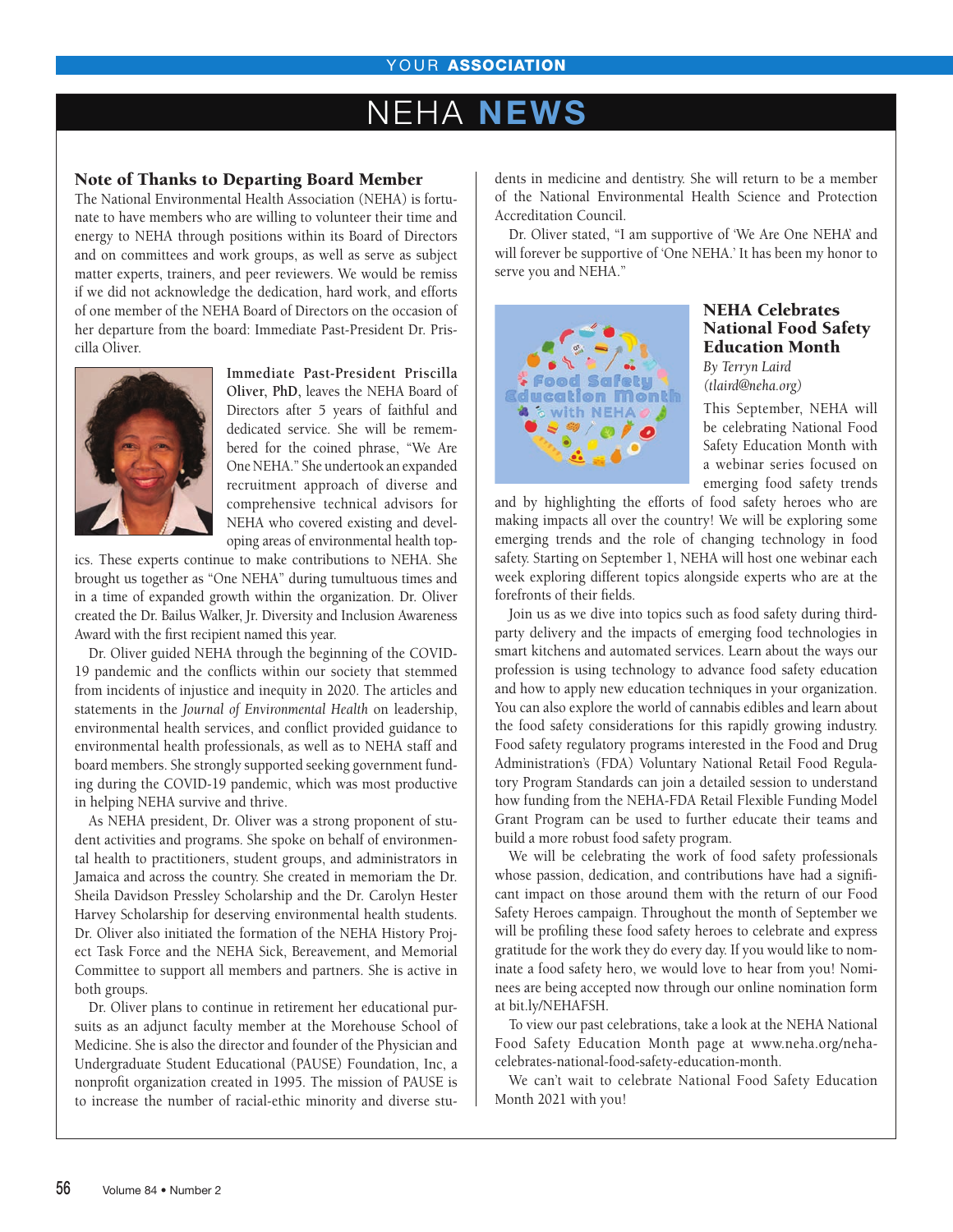# **NEHA NEWS**



### 5 Checks for Safe Food Delivery From the NEHA Food Safety Program Committee

*By Terryn Laird (tlaird@neha.org)*

In response to the rise in demand for dine-at-home service from retail food establishments, the NEHA Food Safety Program Committee has developed a new infographic, 5 Checks for Safe Food Delivery, to help build capacity and further enhance food safety training offered by third-party delivery services. Increased demand for food delivery has highlighted the importance of providing information and education aimed to address the specific food safety concerns and practices associated with food and food packaging handling during delivery service.

This resource supplies information on safe food handling for delivery persons who might not have prior

experience in food service or who might have gaps in their knowledge related to delivery-specific best practices. The infographic is brief, easy-to-understand, and includes both text and images for each recommendation, allowing for increased accessibility by multilingual users. The five checks, or recommendations, are related to the health and hygiene of the delivery person, the cleanliness of the delivery vehicle, proper handling of food and beverage containers, maintaining safe temperature of foods during delivery, and being prepared for problems that might arise.

While the 5 Checks for Food Safety infographic is available in a traditional infographic format, it has also been specifically designed as a modular resource ready for digital integration, such as on existing phone or web apps. The content can be downloaded from the 5 Checks for Food Safety webpage (www.neha.org/5 checks) as individual sections or as text and images for easier integration.

The infographic was designed by the NEHA Food Safety Program Committee, which includes regulatory and industry professionals. To develop the five checks, the committee sought feedback and recommendations from third-party delivery companies, partner associations, and members of the Retail Food Safety Association Collaborative's Retail Food Safety Advisory Group. The content was directly informed by the Guidance Document for Direct-to-Consumer and Third-Party Delivery Service Food Delivery created by the Direct to Consumer Delivery Committee of the Conference for Food Protection.

As the prominence of third-party delivery services continues to rise, so does the importance of ensuring delivery drivers handle food safely from retail food establishments to the consumer. The 5 Checks for Safe Food Delivery infographic is a tool that can assist in filling critical educational gaps within rapidly emerging consumer trends. By providing clear and straightforward recommendations, NEHA aims to help retail food establishments and thirdparty delivery companies take action to better protect the health and safety of themselves and their customers.

## Updated Version of the REHS/RS Credential Exam to Release on September 1

*By Sarah Hoover (credentialing@neha.org)*

NEHA will release an updated version of its Registered Environmental Health Specialist/Registered Sanitarian (REHS/RS) credential exam on September 1, 2021. This release is a culmination of efforts that began in the last quarter of 2019. Subject matter experts (SMEs) were recruited to attend an in-person workshop in early February 2020. Little did the world know that we were about to experience a pandemic like most had never seen before. Due to the diligence and perseverance of these dedicated SMEs, virtual workshops were held over the course of 2020 through April 2021.

By adhering to the exam development process called Developing a Curriculum (DACUM), established by The Ohio State University over 40 years ago, NEHA continues to offer world-class credentials to environmental health professionals. Adherence to the DACUM process ensures that knowledge-based credentials, like those offered by NEHA, are relevant to professional practice and reliable in assessing minimum competency for credential designation. NEHA is next turning its focus on updating its Certified in Comprehensive Food Safety (CCFS) credential in the upcoming months.

Candidates interested in or currently eligible for the REHS/RS credential can visit the REHS/RS webpage at www.neha.org/rehs for the most up-to-date information regarding changes to the exam, along with an FAQ document detailing changes from the old exam to the new version.



### New REHS/RS Study Guide Now Available

*By Jaclyn Miller (jmiller@neha.org)*

The NEHA *Registered Environmental Health Specialist/ Registered Sanitarian (REHS/RS) Study Guide* has been updated! The new fifth edition incorporates the insights of 29 subject matter experts and has been recreated in a fresh visual layout to enhance the reading and studying experience.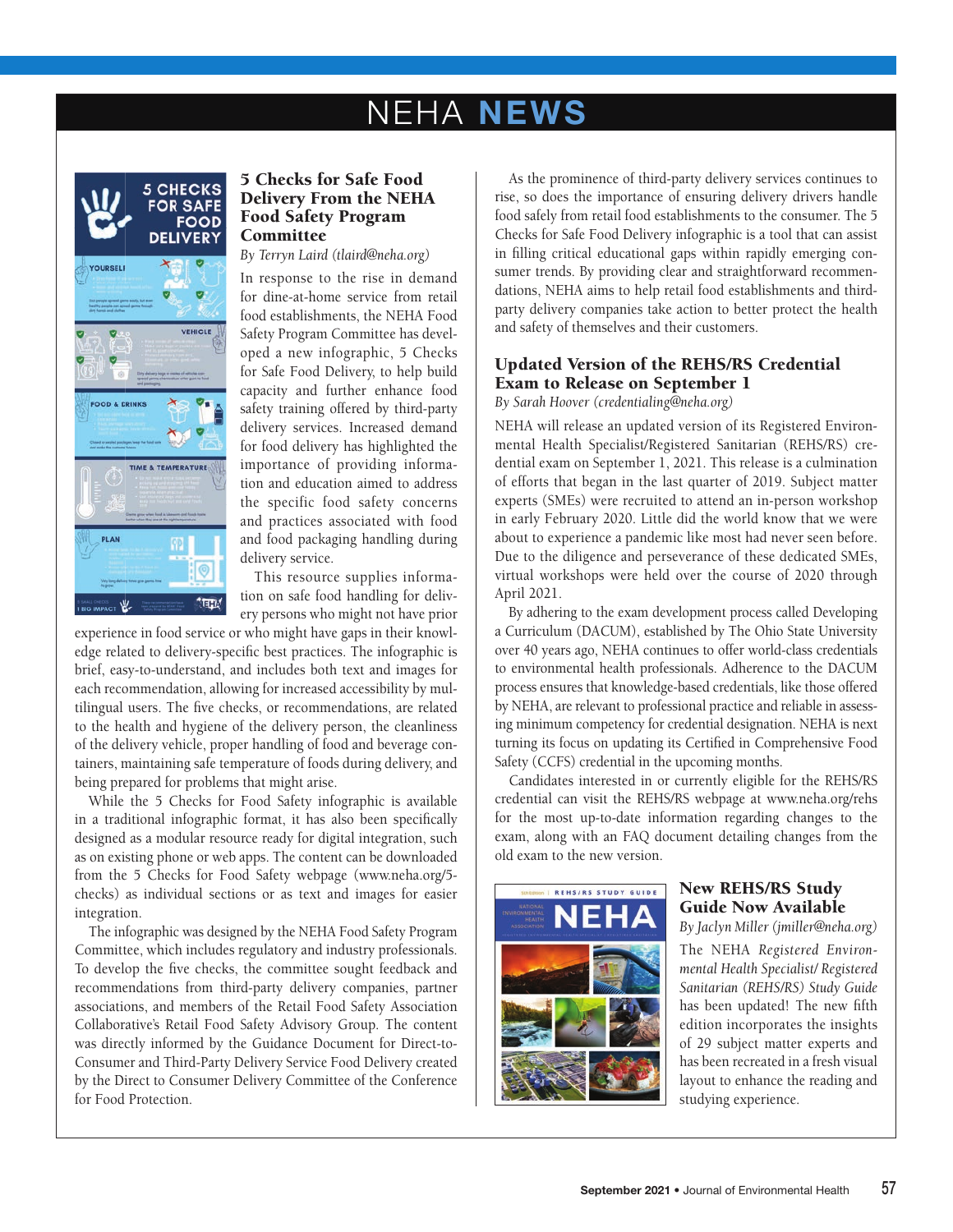# **EHA NEWS**

This essential resource includes 15 chapters that provide an overview of each content area for the REHS/RS credential exam. Each chapter covers a different environmental domain and is broken down into standardized sections including Roles and Responsibilities, Recommended Reading, Test Mapping, and Sample Exam Questions.

Chapters include:

- General Environmental Health
- Statutes and Regulations
- Food Protection
- Potable Water
- Wastewater
- Solid and Hazardous Waste
- Hazardous Materials
- Zoonoses, Vectors, Pests, and Poisonous Plants
- Radiation Protection
- Occupational Safety and Health
- Air Quality and Environmental Noise
- Housing Sanitation and Safety
- Institutions and Licensed Establishments
- Swimming Pools and Recreational Facilities
- Emergency Preparedness

The REHS/RS guide is 261 pages and is now available for purchase in the NEHA bookstore, priced at \$169 for NEHA members and \$199 for nonmembers. Visit NEHA's Study Resources page at www.neha.org/rehs-study-references for additional information and purchase options.

### NEHA Staff Profiles

As part of tradition, NEHA features new staff members in the *Journal* around the time of their 1-year anniversary. These profiles give you an opportunity to get to know the NEHA staff better and to learn more about the great programs and activities going on in your association. This month we are pleased to introduce you to three NEHA staff members. Contact information for all NEHA staff can be found on pages 54 and 55.



#### Avery Moyler

I work as administrative support in the Entrepreneurial Zone to help support various projects, including online course delivery and policy projects largely related to body art. I am passionate about research, writing, and policy, and am glad to be working with an awesome team and using my skills in those areas to help environmental health pro-

fessionals keep the public safe and healthy.

I was lucky enough to spend 5 years at the University of Virginia earning a Master of Public Policy and a Bachelor of Arts. My education focused on agriculture, sustainability, and building healthy communities. After graduating, I moved to Denver and worked as a ski instructor in the winter and did conservation work in the warmer months. When I was ready and eager to work in an office, I joined NEHA and as luck would have it, immediately began working from home due to the COVID-19 pandemic.

I love to travel, spend time outdoors, and cook (and eat). I've made it to about 25 countries so far and hope to get to many more! Some of my favorites include Cambodia, Indonesia, and Italy basically anywhere scooters and mopeds are commonplace.



#### Charles Powell

I started at NEHA in September 2020 in the Entrepreneurial Zone as its new media and workforce development specialist. I primarily work on course development and producing video, audio, and photography on projects such as the upcoming Self-Assessment and Verification Audit online course and a Temporary Food Establishments

course for Puerto Rico. I also work on other video projects across the organization, such as the introduction videos and animations that were shown at the NEHA 2021 Annual Educational Conference & Exhibition Three-Part Virtual Series.

Prior to joining NEHA, I worked at a variety of organizations across the country in video production, training, and education, such as Johnson & Johnson and the Denver Public Library. I also have an extensive career on the film festival circuit, producing festivals and screening my own work and films I've worked on at festivals around the world.

Outside of NEHA, I work on my own film projects and independent research focused on storytelling and science. My most recent animated film creatively reimagines handwashing as a Spaghetti Western and was featured in *The Human Touch*, a journal published by the University of Colorado Center for Bioethics and Humanities.



#### Jordan Strahle

I joined NEHA in September 2020 as the marketing and communications manager within the *Journal*, Education, and Marketing department. I am responsible for assisting all NEHA staff in the development and execution of marketing plans, email blasts, social media, and updating portions of the website. I am passionate about ensuring that our

organization maintains a strong and consistent brand.

My first year with NEHA was interesting, to say the least, as I have been working from home due to the COVID-19 pandemic. It has been a worthwhile challenge to get to know the organization, as well as build relationships with coworkers I have only met